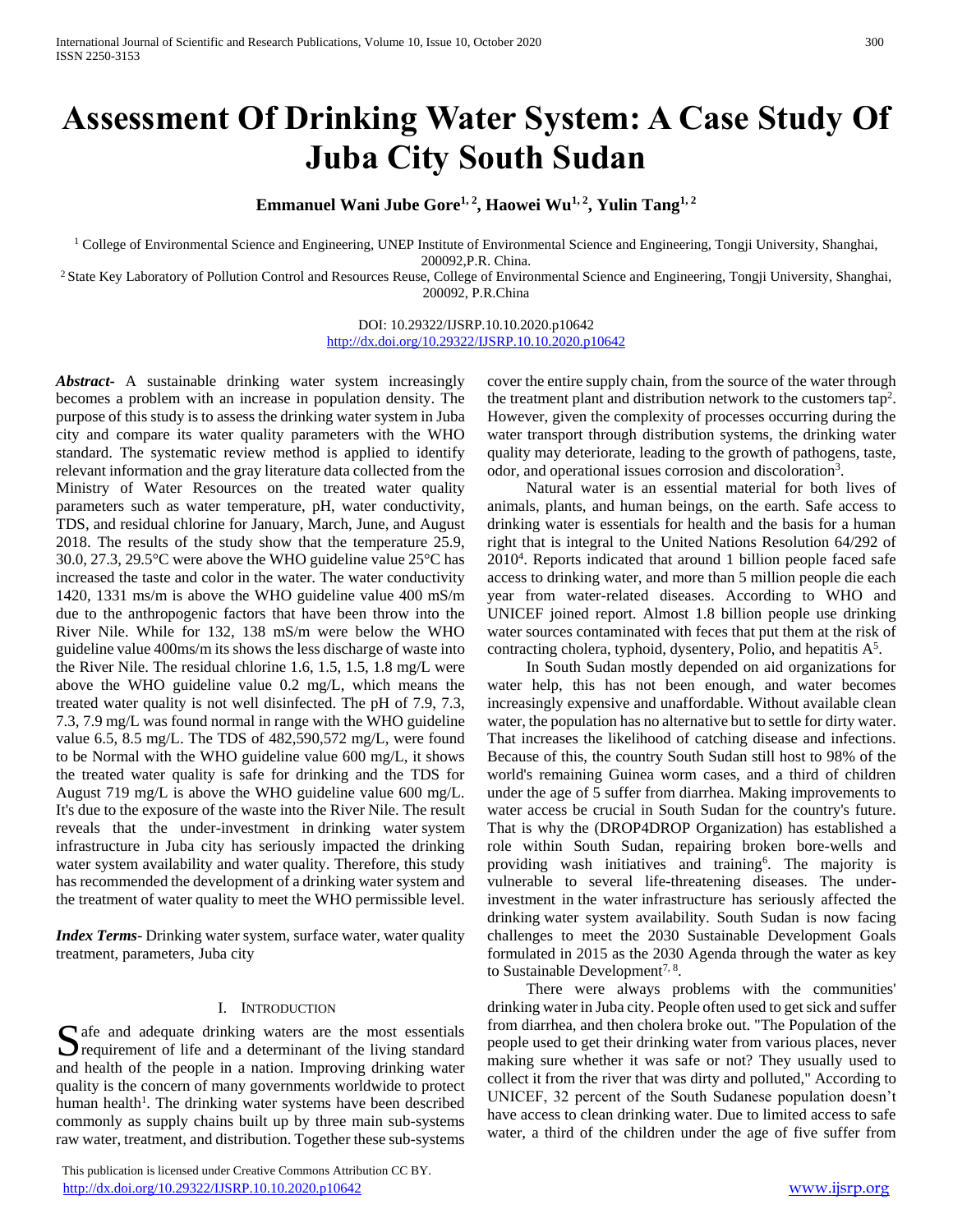diarrhea<sup>9</sup>. Most of the Juba city populations rely on water tankers of which often distributed raw river water that is not suitable for human consumption. The primary cause of the Waterborne disease is microbiological contamination, associated with the ingestion of fecally contaminated water, according to the WHO 2011<sup>10</sup>.

The Juba city 2005-2006 cholera outbreak was the clear manifestation of such microbiological pollution $11$ . Therefore, the mains purpose of this study is to assess the conditions of the drinking water system in Juba city and compare its water quality parameters with the WHO guideline value.

# II. MATERIALS AND METHODS

 The systematic review method is applied to identify the relevant literature topics and published papers in some of these journals and electronic databases<sup>12</sup>, Such as Web of Science, Research gate, Science direct, Google Scholar, Academia, Cyclopedia, and Google website. The title of the search engine entered is as follows the water quality, drinking water, water management, water supply, and water distribution. The information was from the journals and websites. The gray literature data such as water temperature, pH, water conductivity, total dissolved solids, and residual chlorine of January, March, June, and August 2018, were collected from the ministry of water resources & irrigation (MWRI) Juba-South Sudan. The publication information searched from the five scientific Journals websites and the other information from the google website. Therefore, **Fig.1** is showing the detailed process of the schematic diagram of the search engine strategy of the websites and journals.



**Fig.1. Showing Schematic Diagram of the Search Engine Strategy and Cited References Number**

# III. STUDY AREA

Juba city is within the Southern part of South Sudan in Central Equatoria State. Juba is perhaps currently among the fastest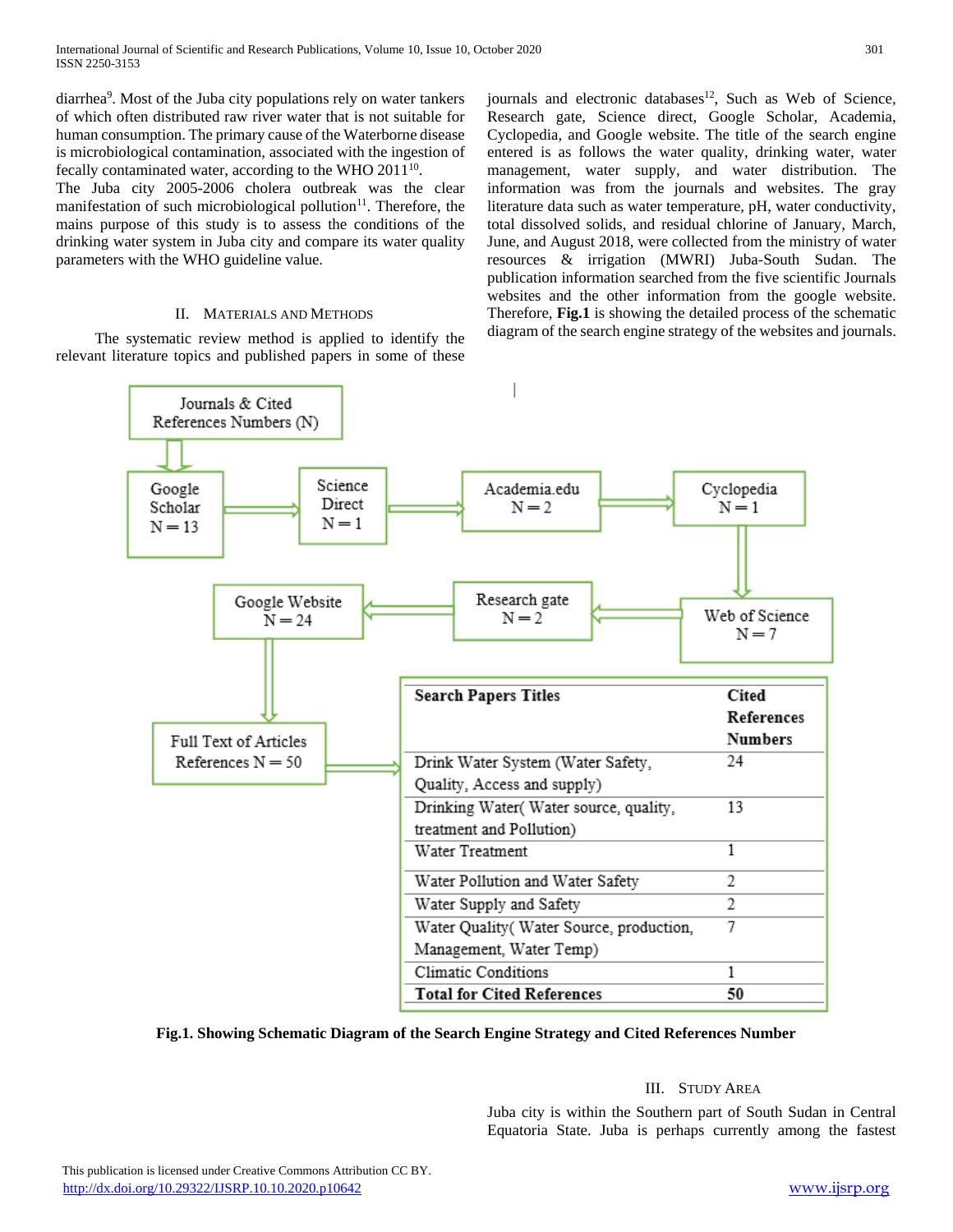developing places in the world, particularly the growth in its population is noticeable. In 2019, its estimated population in **Table 1**. The city has been characterizing by rapid development, urban sprawl, and inadequate services provision in **Fig.2**. Its geographical coordinates are 4º 51' 0" North and 31º 37' 0" East at the western bank of the River Nile. It is estimated to occupy a 12 kilometer area in diameter from the center of town included surrounding rural lands, which encompasses roughly100 kilometers in diameter<sup>13</sup>.

# **Years 1973 1993 2005 2010 2019 Population** 56,737 114,980 250,000 548,953 1,577,902

**Table 1 Population growth in Juba from 1972-2019.**



**Fig.2. Juba city water treatment plant**

# **3.1.1 Overview of Juba City Climatic Conditions**

 Juba city has a tropical wet and dry climate, and as it lies near the equator, temperatures are hot year-round. And little rain falls from November to March, which is also the time of the year

with the hottest maximum temperatures reaching 38°C in February and more than 100 millimeters of rain falls per month from April to October as shown in Fig. (a) and  $(b)^{14}$ .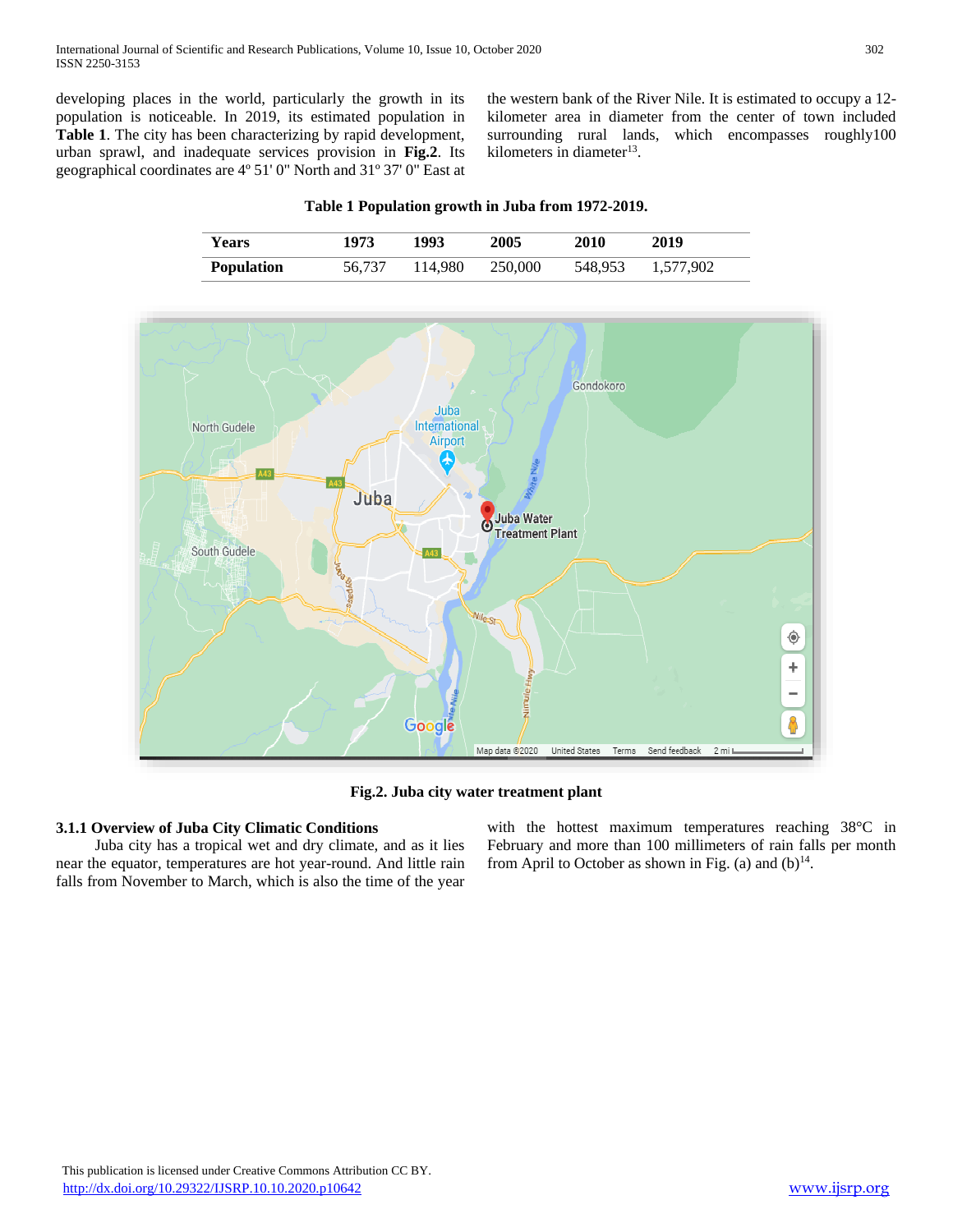

## IV. RESULTS

#### **4.1.1 Drinking Water Sources in Juba city**

 The mains sources of water available for use by municipal water systems and the adequacy and reliability of each. Many municipal water systems use more than one type of water source as Impounding Reservoirs, Fresh-Water Lakes, Wells, Oceans, and Bays<sup>15</sup>. Water is an essential precious natural resource without which no form of livelihood is possible. Therefore, the quantity and quality of accessible water must be studied to make possible the concept of sustainable development<sup>16</sup>.

 South Sudan is rich with its surface water resources source gives a broad picture of its major surface water resources components<sup>17</sup>. An estimated approximately between 50-60



percent of the population has access to an improved water source, such as hand pumps shown in **Fig. (c)**, a protected well, or piped water supply that only benefits a minority. However, though the sections of the population with access to improve water sources often do not receive safe water. While those without access to an improved water source often fetch water from rivers, ponds, or open wells. Some buy water from vendors who use trucks to supply water to their customers. Only 13 percent of Juba city residents can access municipal water supplied mostly through a small piped network shown in **Fig. (a),** boreholes, and a single public water filling station on the river bank. Generally, the water system for the public has been complementing by the patchwork of small private water suppliers, which end up delivering relatively expensive and low-quality water in **Fig. (b)**. The residents of Juba city depend on unpurified water indicated<sup>18</sup>. There are about  $300$ registered trucks supplying water throughout Juba city<sup>19</sup>.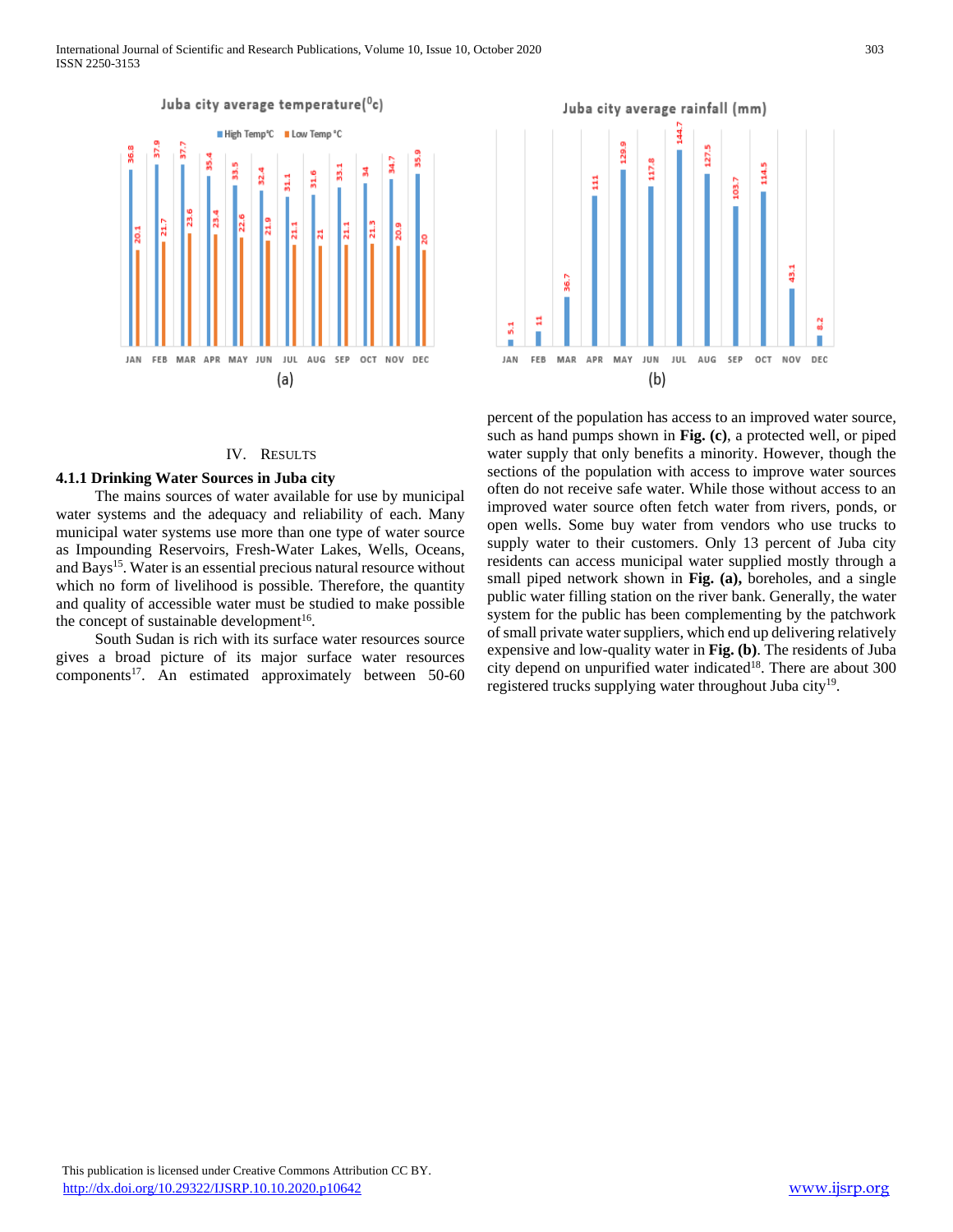International Journal of Scientific and Research Publications, Volume 10, Issue 10, October 2020 304 ISSN 2250-3153



 $(a)$ 









# **4.1.2 Drinking Water Supply System in Juba**

 The drinking water supply system on a tributary of the River Nile in Juba city, The screened feedwater drawn from the Juba channel River Nile with the help of a floating type intake supported by a bridge through which a flexible pipeline mounted by two pumps, each with a design capacity of  $158 \text{ m}^3\text{/s}$  and the third pump being on standby mode, the transported water to the raw water tank. The gravity water flows to the receiving raws water chamber, where aluminum sulfate is added and mixed by high energy dissipated, and the falling water through a weir facilitate the coagulation/flocculation process before entering the Sedimentation Tank. Then settled water is filtered through the rapid sand filtration technology, and the flocs are release to a maintenance hole where it finds its way for disposal into the river. At this treatment stage, chlorine is injected into the free gravity flowing water and finally stored in four underground tanks. Treated water has been lifted with the help of booster pumps to elevate tanks located in different areas. Then treated water is distributed to users as in **Fig. (a)** by a network of pipes or supplied by tankers to the unconnected regions<sup>1</sup>.

 Juba City is the national capital, the state capital of South Sudan, and a majority of the international, diplomatic, and regional hub. However, its water infrastructure is inadequate and requires urgent improvement. The water access coverage in the city is only about 20%<sup>20</sup>. And about 30-50 percent of water facilities are non-functional at any point due to weak water sector governance, limited funding and funding absorption capacity, human resource constraints<sup>21</sup>. Improving water supply, sanitation, hygiene, and management of water resources could prevent almost one-tenth of the global disease burden. In low-income countries, estimated that 80% of all illnesses are related to water. The

 This publication is licensed under Creative Commons Attribution CC BY. <http://dx.doi.org/10.29322/IJSRP.10.10.2020.p10642> [www.ijsrp.org](http://ijsrp.org/)

primary cause of the waterborne disease is microbiological contamination<sup>10</sup>. The people in Juba obtain water through house connection or public tap of urban water corporation (UWC), public wells equipped with hand pumps, private vendors by water tanker or jerrycan vendors, and private wells. However, most of the people still use untreated river water or high salinity groundwater that has to be unhygienic and inadequate quality for human consumption<sup>22</sup>. The Juba city drinking water systems predominantly from surface water, boreholes, and public-wells not safe for drinking<sup>23</sup>. The vendors selling water to households or at collection points are common in many parts of the world where scarcity of water or fault in or lack of infrastructure limits access to suitable quantities of drinking water. Water vendors use a range of modes of transport to carry drinking-water for sale directly to the consumers, including tanker trucks and wheelbarrows or trolleys. There are several health concerns associated with water supplied to consumers by water vendors. These include access to adequate volumes and concern regarding inadequate treatment or transport in inappropriate containers, which can result in  $contamination<sup>24</sup>$ .

 In Juba city, most of the facilities have deteriorated and in an urgent need of rehabilitation or reconstruction to bring them to their normal condition of operation. However, there still exists a large gap between the current water demands and the water supply capacity. Besides, the water distribution network mostly composed of aged pipes asbestos causes high leakage. The water tankers truck of Juba is a daily feature of the city but at a higher cost, as overheads continue to rise, pushing up consumer charges. The lack of safe water shows residents at risk of the spread of sicknesses such as diarrhea and cholera, making children especially vulnerable to Water-Bornes disease. A water crisis, aggravated by political conflict, and a weakening economy, this is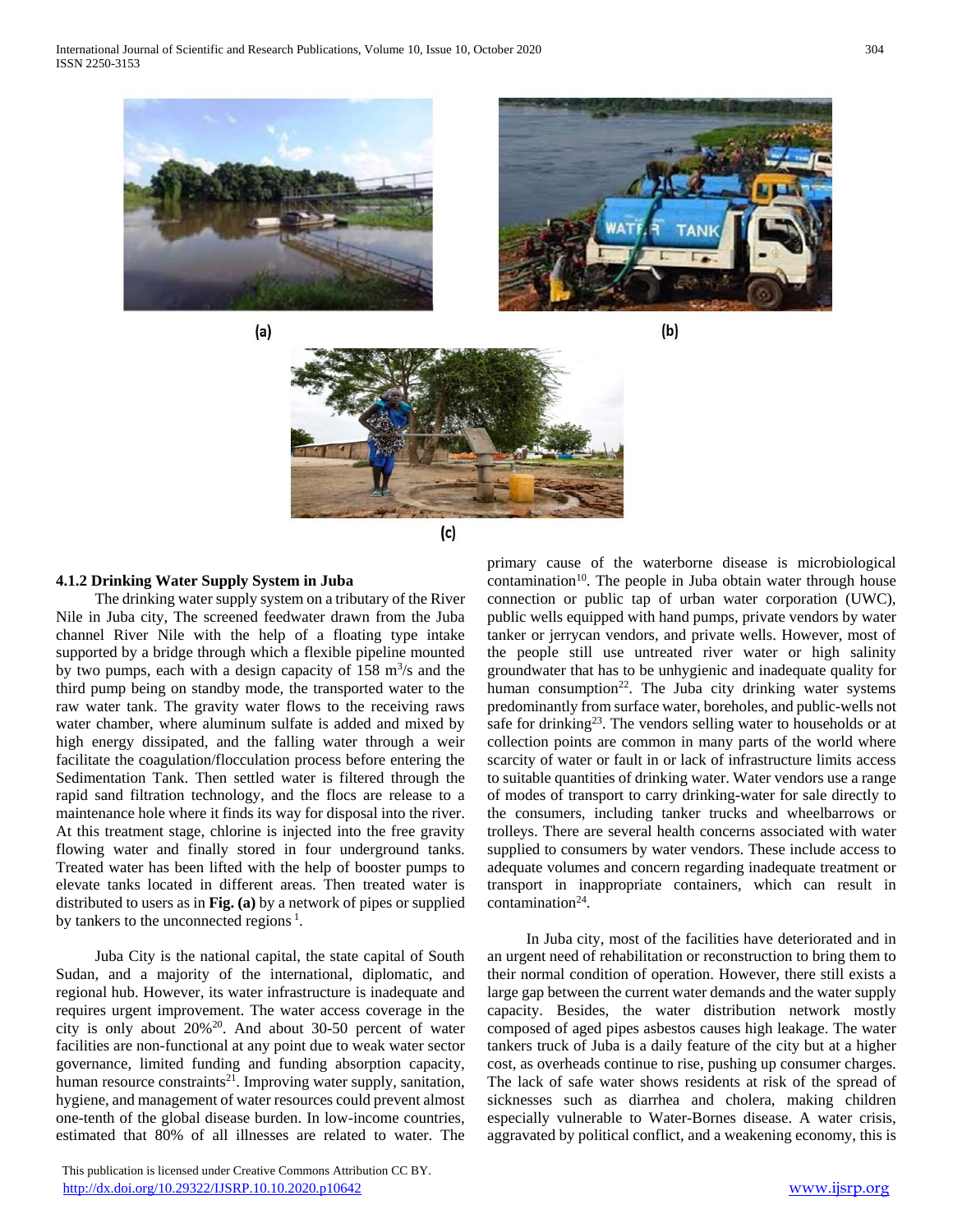one of the more challenges in Juba city that families are facing daily. In 2015 estimated about 20% of Juba residents had municipal water access operated by South Sudan urban water corporation (SSUWC), the public water utility, mainly through a small piped network shown in fig.8 and boreholes. That likely has dropped the number further nationwide, for people without access to municipal drinking water. The water is givens by the private water trucking operators shown in **Fig. (b) and Fig. (c).** Often, water from these vendors is untreated, yet expensive, and the most source of hygiene-related diseases $25$ . Water must undergo satisfactory treatment or disinfection that guarantees appropriate water quality $26$ .











 $(c)$ 

# **4.1.3 The Specification of Drinking Water Quality Parameters.**

 The assessment of water quality mainly needs parameter identification. For every parameter, a standard being recognize. It encourages the understanding of water quality problems by integrating complex data and creating a score that defines water quality<sup>27</sup>. The drinking water quality guidelines for the tested parameters, which were proposed for Southern Sudan by UNICEF in October 2008, are summarized in Table  $2<sup>11</sup>$ .

Table 2 Southern Sudan draft proposal for water quality guideline (UNICEF, October 2008)<sup>11</sup>.

| <b>Items</b>           | WHO         | Guideline |       | S. Sudan  | Guideline |
|------------------------|-------------|-----------|-------|-----------|-----------|
|                        | value       |           | value |           |           |
| pH                     | $6.5 - 8.0$ |           |       | $6 - 8.5$ |           |
| <b>Electrical</b>      | 400         |           | 150   |           |           |
| Conductivity<br>(mS/m) |             |           |       |           |           |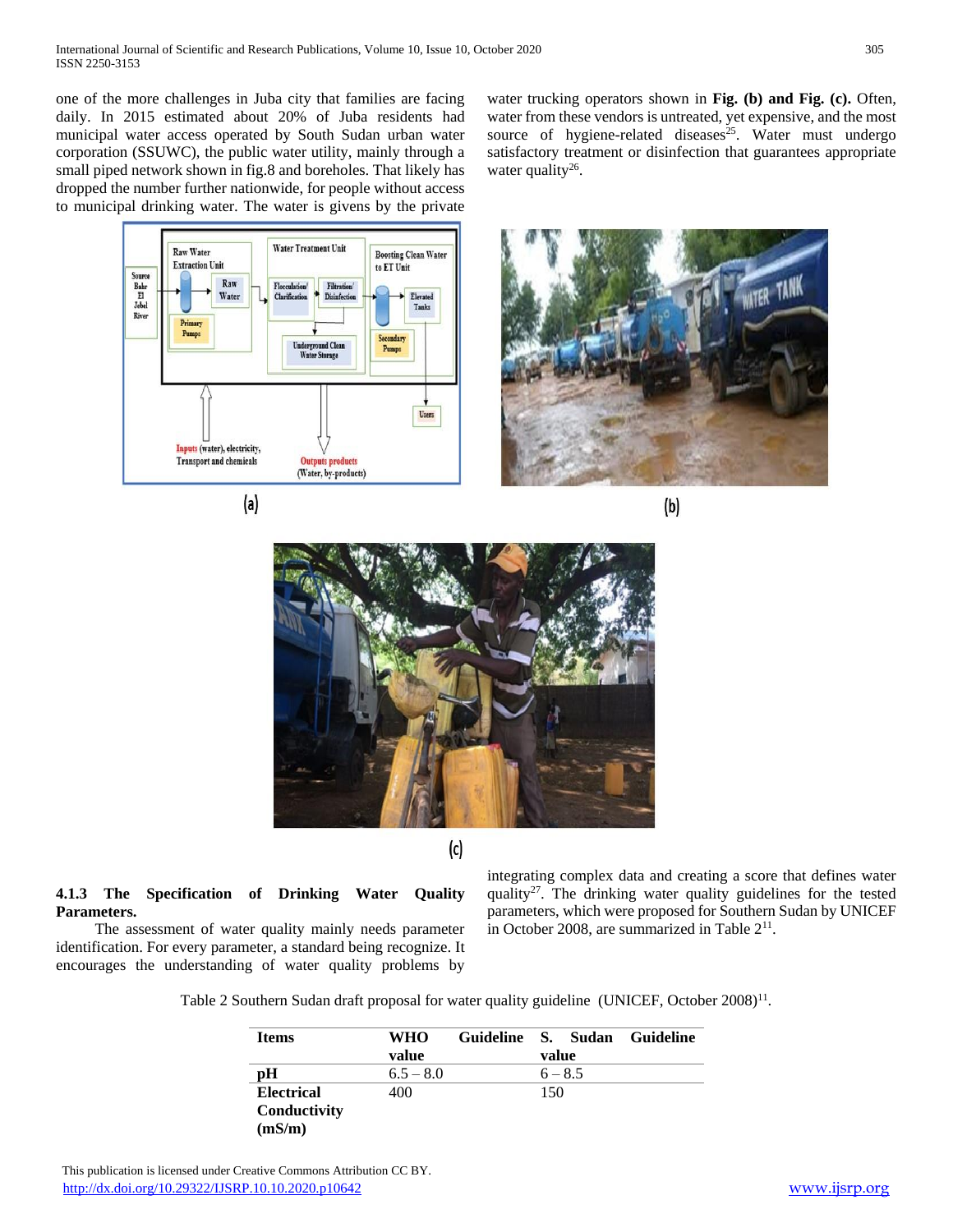| $TDS$ (mg/L)    | 600 | 1.000 |
|-----------------|-----|-------|
| <b>Residual</b> |     | ۰     |
| Chlorine(mg/L)  |     |       |

## **4.1.4 Drinking Water Treatment Process**

 Drinking water treatment typically includes coagulation, sedimentation, filtration, and disinfection. Coagulation is a critical step in water treatment processes, not only because it removes particles but because it also removes the microorganisms that are often attached to the particles<sup>28</sup>. In Juba city, the treated water is supply to only a small fraction of government offices and households. Most of the households rely on wells and water tankers. Since groundwater in most of the wells in Juba is high in salinity, and some wells are polluted, the use of groundwater becomes difficult for an urban water supply source. Also, the water tankers selling water to people are mainly raw river water that is not suitable for human consumption<sup>29</sup>. Water suppliers require information on the microbiological quality of their source water information on the contamination level of the source water is the basis for the design of an adequate treatment system. A water supplier also needs to know the efficiency of the treatment processes in eliminating microorganisms, initially in the designed phased to be able to design an adequate treatment system and subsequently in the production phase, to ensure its adequates operation. In the latter phase, detailed information on the microorganisms during the different operational phases may help to optimize the efficiency of treatment processes $30$ .

 The two water clusters point taps install by UNICEF in Juba City, where water fetches from River Nile were treated with the aluminum sulfate and chlorine. Some 50,000 liters daily pumped out for private and commercial use. This small oasis offers a potable water source in a city where access to safe water isn't readily available. About 15 percent of Juba city residents only can access municipal water. A lot of the population is left vulnerable to waterborne diseases such as dysentery and cholera disease. According to an African Development Bank report, access to water supply service is among the lowest in Africa. And water scarcity affects more than 40 percent of the global population, according to the United Nations, and 1.8 billion people worldwide drinking water that is fecally contaminated. Some 1,000 children each day were dying from preventable water and sanitation-related diseases<sup>31</sup>. Despite available ground and surface water resources, evidence suggests that two in three people in the country South Sudan don't have safe access and potable water supply services. More than six million people lack access to improve water supply services. Besides, 1,000 schools representing 50% of the total number of schools in South Sudan don't have access to water supply $32,31$ 

 The majority of the people in Juba city treat their water by using chlorine because chlorine tablets are the simple way of drinking water treatment and households trained in the areas on how to do filtration and sterilization of water since the cholera outbreak in Juba<sup>23</sup>. Chlorine is the most widely used disinfectant for the inactivation of waterborne pathogens in drinking water supplies historically has arguably contributed to the public health protection of the consumers. The post-treatment, primary disinfectant, and the level of the residual remain in the distribution water systems to ensure microbiological compliance can be a

 This publication is licensed under Creative Commons Attribution CC BY. <http://dx.doi.org/10.29322/IJSRP.10.10.2020.p10642> [www.ijsrp.org](http://ijsrp.org/)

quality assured to consumer's taps in safeguarding against recontamination to the distributions system<sup>33</sup>.

# **4.1.5 Biological Quality parameters**

 Biological parameters are the basics quality parameters for the control of diseases caused by pathogenic organisms, which have humans an origin. Pathogenic organisms found in surface water include bacteria, fungi, algae, protozoa, plants, animals, and viruses. These diseases, some caused organisms (algae, protozoa, bacteria, fungi, and viruses ) were so difficult to identify and be observed microscopically only and may also be important in the changing of physical and chemical characteristics of water. The drinking water for cooking aims must be free from pathogens, greatly microbial risks connected with the consumption of contaminated water with human or animal feces<sup>34</sup>.

 Pollution by animal and human waste is the main factor for the majority of the microbiological degradation of surface water<sup>35</sup>. Unfortunately and regrettably, The Poor population of Juba city still directly depends on the River Nile water for drinking and all other domestic needs. The high fecal coliform presence concentration in the river water is a clear indication of the seriously municipal solids waste pollution in Juba. Also, it signifies the high percentage of both animal excreta and humans in the waste stream. Another majors source of this contamination is the discharge of direct illegal untreated sewage into the River Nile from the hotels along with it. Therefore, water contaminated with pathogens cause various waterborne diseases. It has being explains by the highest incidence of diseases such as typhoid, diarrhea, hepatitis A, and gastrointestinal infections in the city. Thus, the river water wasn't fit used for domestics purposes, except otherwise if treated: but it can use for recreational purposes, for example, swimming<sup>36</sup>.

**Table 3 Distribution of Coliform along the River Nile on the selected sample points<sup>37</sup> .**

| <b>Coliforms</b>       | Juba<br>city     | <b>WHO</b> Level |
|------------------------|------------------|------------------|
|                        | (CFU/mL)         | (CFU/mL)         |
| <b>Total coliforms</b> | $20 \times 10^4$ | 100              |
| <b>Fecal coliforms</b> | $20 \times 10^3$ | 100              |
| Escherichia coli (E.   | Is Present       | 100              |
| coli)                  |                  |                  |

#### **4.1.6 Drinking Water quality in Juba city**

 Water quality is an important parameter, particularly in areas of severe water shortage, for urban development and ecological environment<sup>38</sup>. Water quality deterioration is the greatest challenge for the tradition of drinking water purification processes in achieving adequate removal of trace organic matters, toxic microbes such as Giardia lamblia and Cryptosporidium tyzzer, and the toxic organic halides produced chlorination<sup>39</sup>.

Most developing and other developed countries use the WHO standards for drinking water quality measurement involves chemical, physical, and bacteriological analysis that determines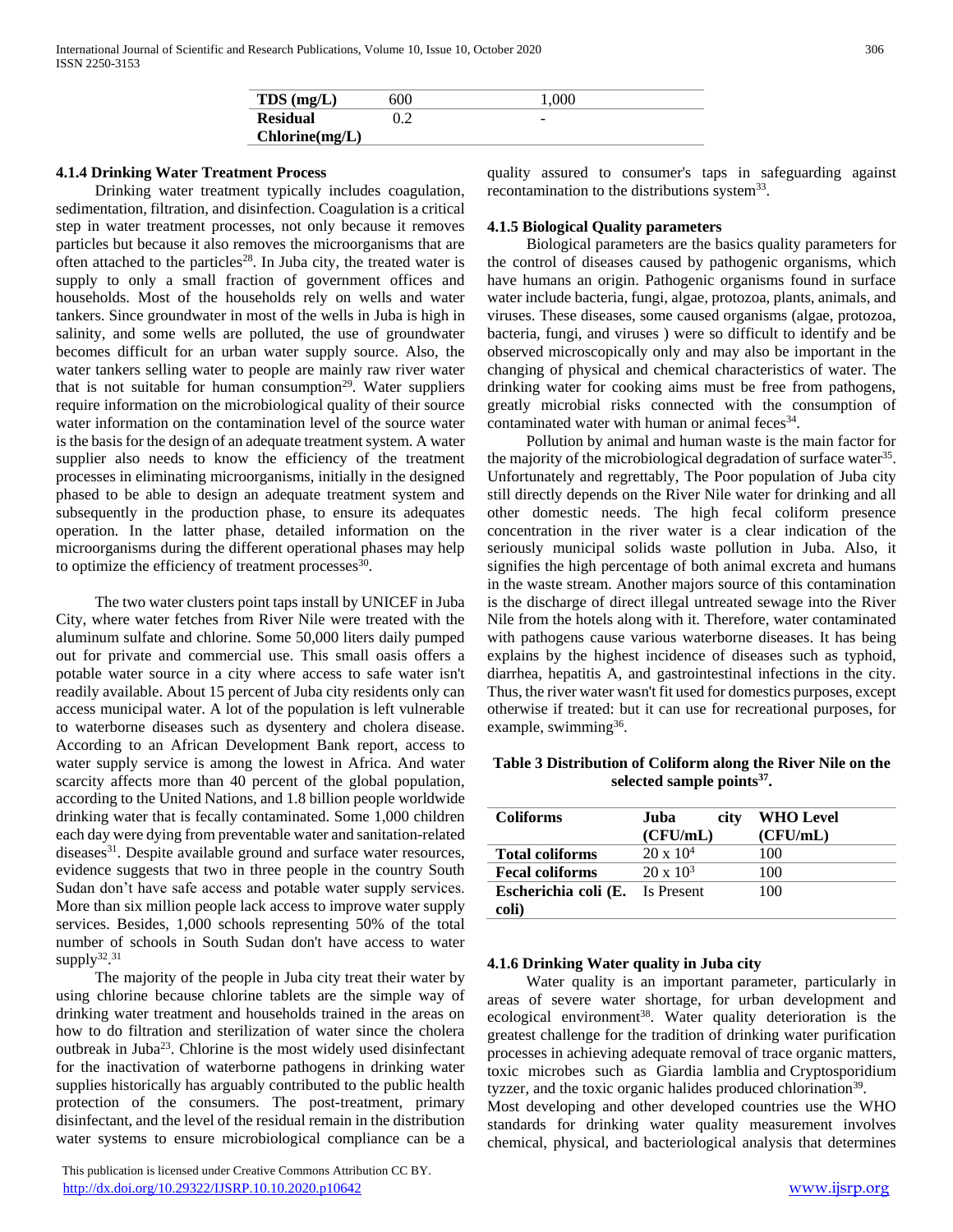the goodness of water for a particular aim. WHO guidelines reported that water quality effluents to test determinations for giving information concerning the water health and water qualities changing by applying water parameters such as temperature, pH, turbidity, salinity, nitrates, and phosphates, color, taste, odor, conductivity, chlorine, and the total dissolved solids. If the water is filtered to remove the suspended solids, the remaining solids in the water indicate TDS. If the dissolved solids in water exceed 300 mg/L, it adversely affects living organisms as well as industrial products<sup>34, 40</sup>.

 The Juba city four traditional water treatment plants haven't regularly monitored to the ascertain level. And the water quality trends have presented a high risk to increase water-related diseases connected with bad environmental sanitation practices exercised in most Southern Sudan parts, and the water supply facilities have been install over the years. Existing water supply facilities do not cater to the needs of entire towns and, this leads to the purchase of water from water tanks by the users. Most of these water tanks privately are owned, and these tanks filled up using water from the Rivers directly. While filling up the tanks, Liquid chlorine added to the tanks. However, no agency monitors the water quality supplied by these tanks. Water quality from these tanks should be monitor to avoid any outbreak of diseases<sup>35</sup>.

# **4.1.7 Providing a Safe Drinking Water System in Juba city**

 Accessibility to safe drinking water always needs long, arduous hours of walking to the nearest borehole. Frequently many individuals resort to drinking dirty from surface water that has been used for bathing, washing clothes, and cleaning kitchen utensils<sup>41</sup>. Because of the lack of plans and policies for water resources management, both the water quantity and quality in these streams and River Nile has reached a terrible situation that doesn't allow its instant use<sup>23</sup>. The South Sudan water policy developed in 2009, and it represents a comprehensive framework for the sector. The keys principles are improved access to be a prioritized over-improved quality of water and water supply the requirement to provide technological options. The policy sees water as a human right and actively encourages community participation as well as through the involvement of the private sector in water service delivery<sup>42</sup>.

 Juba city residents have no clean and safe drinking water access. And since then, they have no other choices beyond the River Nile. They have to continue to consume raw water from the river. That has been saturating with the disease-causing microorganisms, inorganic and organic impurities that find themselves into the river either from domestic wastes or industrial wastes. As the population of Juba continues to grow, the water crisis in the city will continue to worsen, and if no appreciable measures have been taken and expeditiously so, the public health implications of this water crisis will soon become apparent to the government of South Sudan and the residents of Juba<sup>43</sup>.

# **4.1.8 Drinking Water Quality Management in Juba city**

 The quality of water is a crucial issue to an assured safe consumption by the population. Water availability in sufficient quantity and quality is one of the mains focuses of the water resources management authorities<sup>44</sup>. Drinking water management must be able to satisfy the requirements of consumers regarding

 This publication is licensed under Creative Commons Attribution CC BY. <http://dx.doi.org/10.29322/IJSRP.10.10.2020.p10642> [www.ijsrp.org](http://ijsrp.org/)

quantity and quality. The water has been transporting from the source to point distribution in a chain composed of six main links: adduction, storage, resource, capture, production, and distribution. The treatment link depends on the quality of the source water<sup>45</sup>. In Juba city, Water quality management and water distribution management focused on the maintenances and operations of the water supply system as the core value of water supply services. Also, strengthening customer services is primarily emphasized as the number of customers was planning to increase drastically toward the year  $2015^{29}$ .

 The communities in Juba city are thus eager for solutions to chronic issues such as dilapidated infrastructure, lack of investment, and unfair pricing. Ongoing safe access to potable water amid South Sudan's protracted crisis is fundamental to people's survival. It represents a step towards developing a situation of normality and the ultimate one in which the people can thrive. Partnership with the private sector has, however, demonstrated to communities that water treatment and distribution services can be better managed and has the potential to provide an extras source of income<sup>46</sup>.

# **4.1.9 Drinking Water Responsibility in Juba city**

 The mandate of the South Sudan urban water corporation (SSUWC) is to provide the citizens with the drinking water. But the constraints of the resources-both financial and human continue to struggle to maintain services across the city. And cannot extend the service to underserved areas without external support. These have contributed to the dilapidation of existing service delivery systems, as well as due to a lack of clarity of sectoral roles and responsibilities leading to fragmentation and duplication exacerbated by weak accountability and oversight systems support<sup>46</sup>.

# **Table 4 South Sudan Highlights based on Country Reported GLAAS 2016/2017 data<sup>33</sup> .**

| <b>SUSTAINABILI</b><br><b>TY MEASURES</b> | <b>EXISTENCE AND</b><br><b>LEVEL</b><br>OF<br><b>IMPLEMENTATI</b><br>ON | <b>RESPONSIBILI</b><br>TY ASSIGNED<br>TО |  |  |
|-------------------------------------------|-------------------------------------------------------------------------|------------------------------------------|--|--|
| <b>Improve</b>                            | Plans exist, but only                                                   | Sudan<br>South                           |  |  |
| reliability and                           | moderate levels of                                                      | Urban<br>Water                           |  |  |
| continuity<br>of                          | implementation                                                          | Corporation                              |  |  |
| urban                                     |                                                                         | (SSUWC), Local                           |  |  |
| water supply                              |                                                                         | Government and                           |  |  |
|                                           |                                                                         | Partners                                 |  |  |
| <b>Rehabilitate</b>                       | The planning exists,                                                    | Water<br>Local                           |  |  |
| disused                                   | but only moderates                                                      | Departments,                             |  |  |
| drinking-water                            | levels<br>of                                                            | Water<br><b>Users</b>                    |  |  |
| hand                                      | implementation                                                          | Committees                               |  |  |
| <b>Pumps</b>                              |                                                                         |                                          |  |  |
| <b>Ensure</b>                             | No plan<br>low<br><b>or</b>                                             | Ministry<br>of                           |  |  |
| environmentally                           | levels<br>of                                                            | Environment and                          |  |  |
| sustainability of                         | implementation                                                          | (MEF),<br>Forestry                       |  |  |
| water                                     |                                                                         | <b>MWRI</b>                              |  |  |
| services                                  |                                                                         | Directorate<br>of                        |  |  |
|                                           |                                                                         | Water Resources                          |  |  |
|                                           |                                                                         | Management                               |  |  |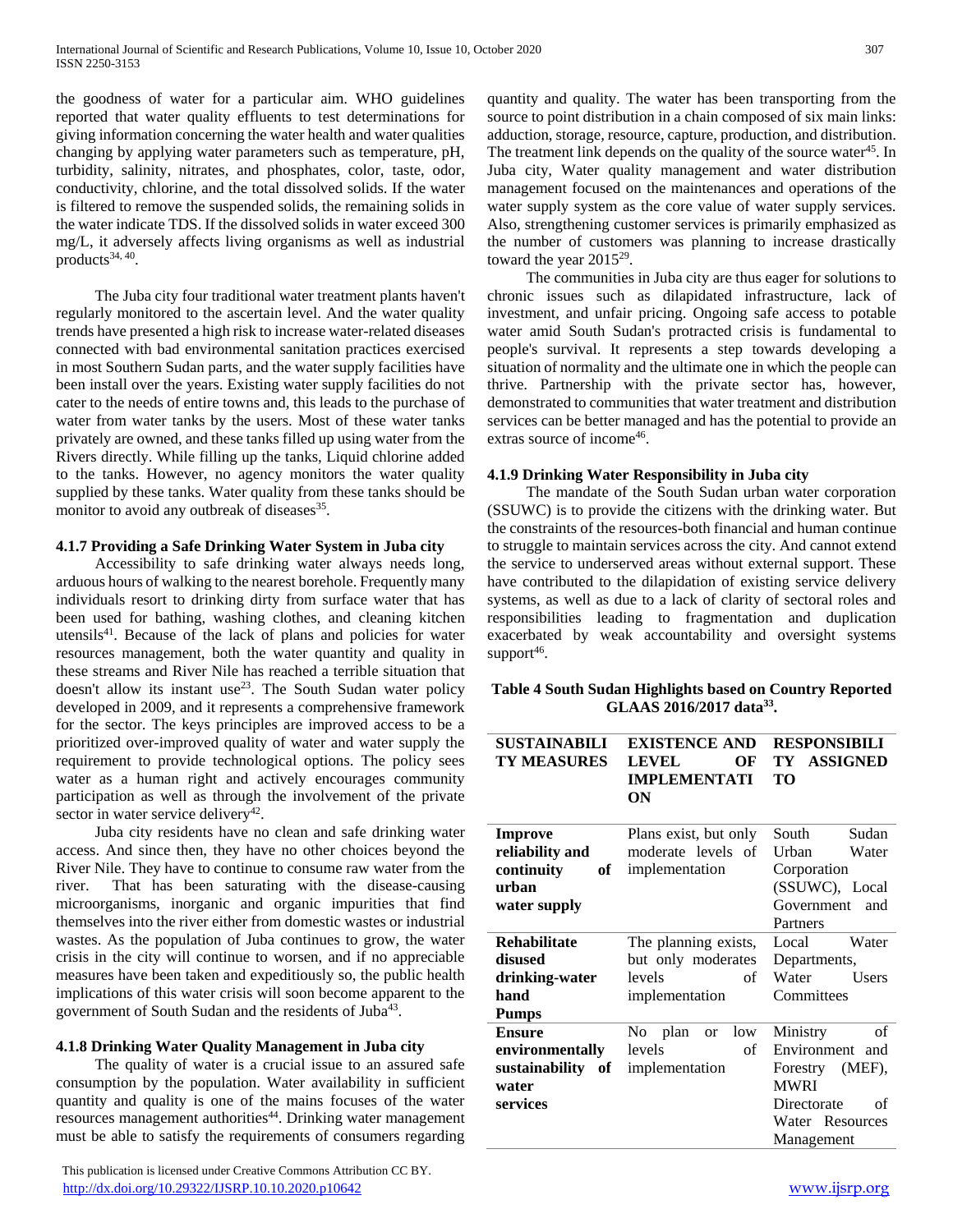|                  | <b>Ensure drinking-</b> Planning exists, but Ministry of Health |                  |  |
|------------------|-----------------------------------------------------------------|------------------|--|
| water            | only moderate levels (MOH) Ministry                             |                  |  |
| quality<br>meets | of implementation                                               | of<br>Water      |  |
| national         |                                                                 | and<br>Resources |  |
| standards        |                                                                 | Irrigation       |  |
|                  |                                                                 | (MWRI)           |  |

## V. DISCUSSION

# **5.1 Drinking Water System**

 The Juba city drinking water system predominantly from the Surface water and boreholes and public wells, which is not safe for drinking, unhygienic, and inadequate quality for human consumption. The water access coverage in the city is only about 20%. The water infrastructure under-investment has seriously impacted the drinking water system availability in Juba. The drinking water supply system is inadequate and requires urgent improvement. People used to source their drinking water from various places, never making sure whether it was safe or not? The vendor's water is untreated yet expensive and is the mains source of hygiene-related diseases.

# **5.2. Drinking-Water Supply**



**Fig.3. Showing the drinking water parameters in Juba city<sup>29</sup> .**

 From **Fig.3,** the result shows that Juba city water supply quantity is 26%, the water doesn't cover the whole city, and the water supply quantity has just ended in a few areas. The majority of the people was relying on the water vendors or water tank truck to get water supply. Service hours are 50%, it's mainly due to the power issues, the electricity cannot operate the whole day, that's why it affects the service hours, and the water tariff is 45% due to the unavailability of the water supply quantity in the whole Juba city. However, 70% of the households have expressed their mains water sources are unclean because most of the Juba population used to obtain their drinking water from the Vendors and water tank truck, its water quality is not well treated. The water quality problems which the customer identified are color 13% and taste 13%. The watercolor and the taste appeared because of the less concentration on the water quality treatment. Over 90% of the households expressed dissatisfaction with the current water supply conditions of both mains and supplemental. And the distance for getting water source is 56%<sup>29</sup>. The water source points are very far from some residents and, it will take a half-hour to obtain drinking water and sometimes beyond this time.

 The average time of the household's using urban water corporation UWC supplied water is 7 hours. The service hours of public tap and borehole with hand pumps are also restricted depending on the community. The average distance to water sources from the household is 281 minutes, and the average fetching time is 66 minutes. The water tanker's selling hour is also

 This publication is licensed under Creative Commons Attribution CC BY. <http://dx.doi.org/10.29322/IJSRP.10.10.2020.p10642> [www.ijsrp.org](http://ijsrp.org/)

unscheduled, and the purchase of water may not be possible sometimes<sup>29</sup>.

#### **5.3. Treated Water Quality Parameters in Juba city 2018**

 The below table 5 are the results for the treated water quality parameters, the data composed of the following parameters such as water temperature, pH, conductivity, total dissolved solids (TDS), and residual chlorine.

**Table 5** Treated Water Quality Parameters Results for Four Monthly

Chemical Parameters in Juba city 2018

| <b>Parameters</b> | Juba city, South Sudan |      |      |     | <b>Specifications</b> |         |
|-------------------|------------------------|------|------|-----|-----------------------|---------|
|                   | Jan                    | Marc | Jun  | Aug | South                 | WН      |
|                   |                        | h    | e    |     | Suda                  | O GV    |
|                   |                        |      |      |     | n GV                  |         |
| Water             | 25.9                   | 30.0 | 27.3 | 29. |                       | 25      |
| <b>Temperatur</b> |                        |      |      | 5   |                       |         |
| e                 |                        |      |      |     |                       |         |
| $(^{\circ}C)$     |                        |      |      |     |                       |         |
| pH                | 7.9                    | 7.3  | 7.3  | 7.9 | $6 - 8.5$             | $6.5 -$ |
|                   |                        |      |      |     |                       | 8.5     |
| Conductivity      | 1420                   | 132  | 138  | 131 | 150                   | 400     |
| (mS/m)            |                        |      |      |     |                       |         |
| $TDS$ (mg/L)      | 719                    | 482  | 590  | 572 | 1000                  | 600     |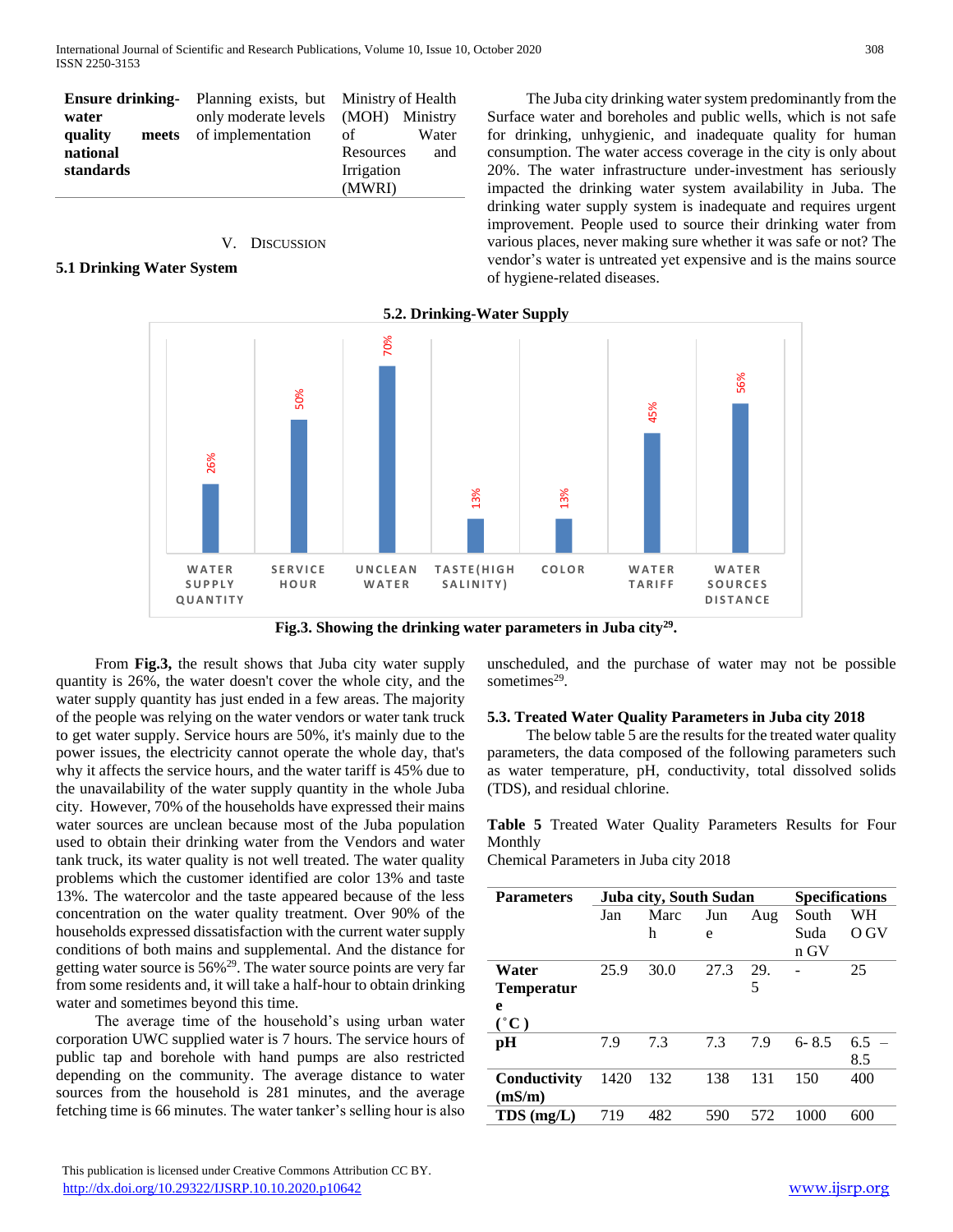| <b>Residual</b> | 1.6 | $\overline{\phantom{a}}$ | 1.5 | 1.8 | $\overline{\phantom{a}}$ |  |
|-----------------|-----|--------------------------|-----|-----|--------------------------|--|
| <b>Chlorine</b> |     |                          |     |     |                          |  |

 From the indicated Table 5, results show that water temperature for January, March, June, and August 25.9, 30.0, 27.3, 29.5 ̊ C was above the WHO guideline value 25 **̊** C. The water temperature could be higher due to the seasonal variation of temperatures, and the highest water temperature enhances the growth of microorganisms. And it may increase taste, odor, color, and corrosion problems<sup>47</sup>. The pH for January, March, June, and August 7.9, 7.3, 7.3, 7.9 was found to be normals in range with WHO recommended value (see Table 5). Therefore, pH was a measure of how acidic/basic water is-with the 7, beings neutral<sup>48</sup>. The water conductivity for January and August is 1420, 1331 mS/m is above the WHO guideline value 400 mS/m. It's because of the anthropogenic factors are thrown into the River Nile. However, for March and June 132,138, mS/m is below the WHO guideline value 400 mS/m. There was a significant change in the water conductivity in these mentioned four months January, March, June, and August. It could then be an indicator that less discharge or some other source of water pollution has entered River Nile during June, and August is the raining season in Juba city<sup>49</sup>. The TDS for January 719 mg/L is beyond the WHO guideline value 600 mg/L. that means the River Nile was exposures to some of the pollution substances. So the treated water quality for January is not well safe for drinking. The TDS for March, June, and August 482,590,572 mg/L found to be normals and in range with the WHO guideline value for the TDS 600 mg/L. Therefore, the treated water quality for March, June, and August is safe for drinking. The Residual chlorine for January, March, June, and August 1.6, 1.5, 1.5, 1.8 mg/L has a significant variation and above the WHO guideline standard 0.2 mg/L. The residual chlorine of 1.5 mg/L indicated that water is not well disinfected. Therefore, the water requires is 2.0 mg/L of recommended residual chlorine levels to destroy all organisms<sup>50</sup>.

#### VI. CONCLUSION

 The Juba city drinking water source is mostly from surface water, boreholes, water tank truck, and public-wells. That is not safe for drinking. The access to drinking water system coverage in Juba city is only about 20%. It has put the communities' drinking water in Juba city to source their drinking water from various places such as the River Nile that is dirty. The study results show the water temperature for January, June, March, August 25.9, 30.0, 27.3, 29.5 $\degree$ C were above the WHO guideline value 25 $\degree$ C. The highest water temperature has increase taste and color problems. Water conductivity for January, March, June, August 1420, 132, 138, 1331 mS/m were not in range with the WHO guideline 400 mS/cm. So the changing of water conductivity indicates that River Nile has received the discharge of pollution, especially in June and August are the raining seasons in Juba city. The residual chlorine 1.6, 1.5, 1.5, 1.8 mg/L were above the WHO guideline standard 0.2 mg/L. the residual chlorine of 1.5 mg/L indicated that water is not well disinfected. The pH for January, March, June, August 7.9, 7.3, 7.3, 7.9 mg/L was found to be normals with the WHO guideline value 6.5, 8.5 mg/L. And the TDS for January, March, June, 482,590, 572, mg/L were also found to be normals in range with the WHO guideline value 600 mg/L. Therefore, the treated

 This publication is licensed under Creative Commons Attribution CC BY. <http://dx.doi.org/10.29322/IJSRP.10.10.2020.p10642> [www.ijsrp.org](http://ijsrp.org/)

water quality for March, June, and August is safe for drinking. While the TDS for August 719 mg/L is not in range with the WHO guideline value, it's due to the exposure of the waste into River Nile.

 Therefore, the study has concluded that the underinvestment in drinking water system infrastructure in Juba city has seriously affected the availability of the drinking water system. The treated water quality parameters for January are not well safe for the drinking, while for March, June and August were safe for drinking. Therefore, the study has recommended that Juba city should improve the development of the infrastructures for the drinking water systems and treat the water quality parameters in accordance to the WHO permissible level to meet the 2030 Sustainable Development Goals formulated in 2015 as the 2030 Agenda through the water as key to Sustainable Development.

#### ACKNOWLEDGMENTS

 The author would like to thank the department of drinking water treatment in Juba city for assisting me with the data of the treated water quality parameters and also to thank the reviewers for reviewing this publication paper.

#### **REFERENCES**

- [1] 1. Mali Shadrack Paul, P. M. L. K., Life cycle assessment of drinking water supply system: a case study of Juba City South Sudan International Journal of Scientific & Engineering Research 2020, 11 (6), 383-394.
- [2] 2. LINDHE, A., Integrated, and Probabilistic Risk Analysis of Drinking Systems. http://publications.lib.chalmers.se/records/fulltext/74243.pdf 2008.
- [3] 3. Zlatanovic, L.; van der Hoek, J. P.; Vreeburg, J. H. G., An experimental study on the influence of water stagnation and temperature change on water quality in a full-scale domestic drinking water system. Water res 2017, 123, 761-772.
- [4] 4. Bwire, G.; Sack, D. A.; Kagirita, A.; Obala, T.; Debes, A. K.; Ram, M.; Komakech, H.; George, C. M.; Orach, C. G., The quality of drinking and domestic water from the surface water sources (lakes, rivers, irrigation canals, and ponds) and springs in cholera prone communities of Uganda: an analysis of vital physicochemical parameters. Bmc Public Health 2020, 20 (1), 1128.
- [5] 5. Singh, N.; Sharma, M., Assessment of the Quality of Drinking Water Sources and Human Health in a Rural Area of Solan, North India. Mapan 2019, 35 (2), 301-308.
- [6] 6. 4DROP, D., THE WATER CRISIS IN SOUTH SUDAN. https://drop4drop.org/water-crisis-south-sudan/.
- [7] 7. Parach Mach is a journalist and lives in Juba, S. S. p. g. c., South Sudan, a fledgling nation torn apart by three years of civil war, faces many challenges. One is the lack of access to clean water. Contaminated water and waterborne diseases constantly put people's health at risk. D+C Development and Cooperation 2017.
- [8] 8. Kut, K. M. K.; Sarswat, A.; Bundschuh, J.; Mohan, D., Water as key to the sustainable development goals of South Sudan – A water quality assessment of Eastern Equatoria State. Groundwater for Sustainable Development 2019, 8, 255-270.
- [9] 9. IFRC, Improving access to safe water for vulnerable communities in South Sudan. https://www.ifrc.org/en/what-we-do/health/water-sanitationand-hygiene-promotion/improving-access-to-safe-water-for-vulnerablecommunities-in-south-sudan--68273/ 2015
- [10] 10. Engstrom, E.; Balfors, B.; Mortberg, U.; Thunvik, R.; Gaily, T.; Mangold, M., Prevalence of microbiological contaminants in groundwater sources and risk factor assessment in Juba, South Sudan. Sci Total Environ 2015, 515-516, 181-7.
- [11] 11. JUBA, G. O. S. S. G. M. O. W. R. A. I. M.; , Preliminary Water Information Assessment Study (Funded by the World Bank)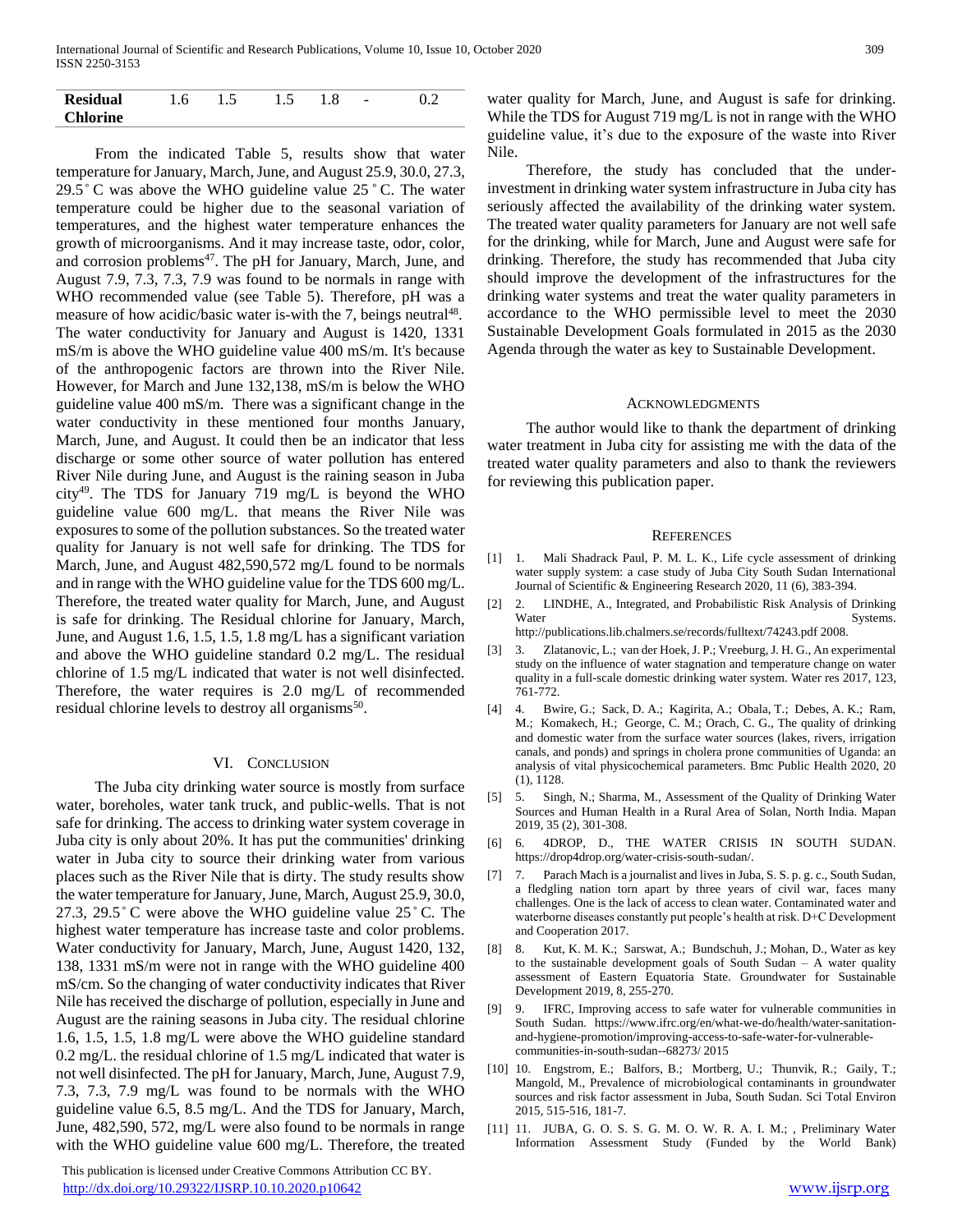http://documents1.worldbank.org/curated/ru/992271468119645862/pdf/705 850ESW0P1180s0Assessment00final0.pdf 2011.

- [12] 12. Valerie Smith, D. D., Cecily M Begley, Methodology in conducting a systematic review of systematic reviews of healthcare interventions BMC Medical Research Methodology https://bmcmedresmethodol.biomedcentral.com/track/pdf/10.1186/1471- 2288-11-15 2011.
- [13] 13. Martin Kajokare Lo-Karija 1, QI Shihua 1 and Yao Yevenyo Ziggah 3, Correlation among Municipal Solid WastePollution, Fecal Coliform Water Pollution and Water Borne Diseases in Juba/South Sudan, E-mail: martinkajokare@yahoo.com; British Journal of Applied Science & Technology, 3(4): 2013, 3(4), 1120-1143.
- [14] 14. Atlas, W., Monthly weather forecast and climate Juba, South Sudan. https://www.weather-atlas.com/en/south-sudan/juba-climate.
- [15] 15. Harry E. Hickey, P. D., Water Supply Systems, and Evaluation Methods. U.S. Fire Administration 2008, 1.
- [16] 16. Olalekan O. Ikotun, O. S. O., Habeeb A. Quadri, Oluwaseun A. Bolarinwa,bolarinwa.oluseun@yahoo.com, Influence of Human Activities on the Water Quality of Ogun River in Nigeria Civil and Environmental Research,www.iiste.org 2012, 2.
- [17] 17. Bank, W., Preliminary Water Information Assessment Study. GOVERNMENT OF SOUTHERN SUDAN (GoSS), MINISTRY OF WATER RESOURCES AND IRRIGATION (MWRI) JUBA 2011.
- [18] 18. Yong, T., Water shortage hits Juba https://eyeradio.org/watershortage-hits-juba/ 2016.
- [19] 19. Uma, J. N., Less than 60% of South Sudanese access clean water Sudan Tribune News 2015
- [20] 20. Japan International Cooperation Agency(JICA) Japan Daisuke Sakamoto (Mr.), S. A., Water Resources Group, Japan International Cooperation Agency (JICA), Urban Water Supply in South Sudan JICA; South Sudan Urban Water Corporation (SSUWC); Ministry of Water Resources and Irrigation (MWRI) 2018
- [21] 21. JUBA, G. O. S. S. G. M. O. W. R. A. I. M.; Preliminary Water Information Assessment Study. World Bank 2011.
- [22] 22. (JICA), J. I. C. A., JUBA URBAN WATER SUPPLY AND CAPACITY DEVELOPMENT STUDY IN THE SOUTHERN SUDAN TOKYO ENGINEERING CONSULTANTS CO., LTD. (TEC) 2009.
- [23] 23. Leju Celestino Ladu, J.; L. Athiba, A.; Tombe Venusto Lako, S.; Lomoro Alfred, M., Investigation on the Impact of Water Pollution on Human Health in Juba County, Republic of South Sudan. Journal of Environment Pollution and Human Health 2018, 6 (3), 89-95.
- [24] 24. Organization, W. H., Guidelines for drinking-water Quality FOURTH EDITION WHO web site (http://www.who.int) 2011.
- [25] 25. GROUP, A. D. B., African Development Bank's water and sanitation project set to improve lives in South Sudan. https://www.afdb.org/en/success-stories/african-development-banks-waterand-sanitation-project-set-improve-lives-south-sudan-29329 2019.
- [26] 26. Owoseni, M.; Okoh, A., Assessment of chlorine tolerance profile of Citrobacter species recovered from wastewater treatment plants in Eastern Cape, South Africa. Environ Monit Assess 2017, 189 (4), 201.
- [27] 27. Karunanidhi, D.; Aravinthasamy, P.; Subramani, T.; Muthusankar, G., Revealing drinking water quality issues and possible health risks based on water quality index (WQI) method in the Shanmuganadhi River basin of South India. Environ Geochem Hlth 2020.
- [28] 28. Al-Saati, N. H. A.; Hwaidi, E. H.; Jassam, S. H., Comparing cactus (Opuntia spp.) and alum as coagulants for water treatment at Al-Mashroo Canal: a case study. Int J Environ Sci Te 2016, 13 (12), 2875-2882.
- [29] 29. (JICA), J. I. C. A., JUBA URBAN WATER SUPPLY AND CAPACITY DEVELOPMENT STUDY IN THE SOUTHERN SUDAN MINISTRY OF WATER RESOURCES AND IRRIGATION OF THE GOVERNMENT OF THE SOUTHERN SUDAN (MWRI / GOSS) 2009.
- [30] 30. development, W. H. O. a. O. f. E. C.-o., Assessing Microbial Safety of Drinking Water, Improving Approaches and Methods. OECD, WHO www.iwapublishing.com 2003.
- [31] 31. Barbarani, S., A day in the life of Juba's bicycle water vendors. https://www.aljazeera.com/indepth/features/2017/05/day-life-juba-bicyclewater-vendors-170503113204777.html 2017.
- [32] 32. MBIRO, W. a. S. S., RDGE2, E.B. KAHUBIRE, Social Development Officer, RDGE4 /SNSC, SOUTH SUDAN STRATEGIC WATER SUPPLY

 This publication is licensed under Creative Commons Attribution CC BY. <http://dx.doi.org/10.29322/IJSRP.10.10.2020.p10642> [www.ijsrp.org](http://ijsrp.org/)

AND SANITATION IMPROVEMENT PROJECT (SWSSIP) AFRICA DEVELOPMENT BANK GROUP March 2019.

- [33] 33. UN-Water, W. H. O., South Sudan Highlights based on country reported GLAAS data https://www.who.int/water\_sanitation\_health/monitoring/investments/count ry-highlights-2017/south-sudan-glaas2017-country-highlight-20180903.pdf?ua=1 2016/2017.
- [34] 34. Dinka, M. O., Safe Drinking Water: Concepts, Benefits, Principles, and Standards. http://dx.doi.org/10.5772/intechopen.71352 2018.
- [35] 35. Bank, W., GOVERNMENT OF SOUTHERN SUDAN (GoSS), MINISTRY OF WATER RESOURCES AND IRRIGATION (MWRI)JUBA Preliminary Water Information Assessment Study(Funded by the World Bank)
- [36] https://documents.worldbank.org/en/publication/documentsreports/documentdetail/992271468119645862/sudan-preliminary-waterinformation-assessment-study-final-report 2011, 01-85.
- [37] 36. Martin Kajokare Loboka, Q. S., John Leju Celestino, Safaa Omer Hassan, Samuel Wani Municipal solid waste management practices and fecal coliform water contamination in the cities of the developing countries: The case of Juba, South Sudan INTERNATIONAL JOURNAL OF ENVIRONMENTAL SCIENCES 2013, 3, 1614 -1624.
- [38] 37. Kuol, D. A., Water pollution A Case Study in Juba Payam. https://www.academia.edu/13803926/Water\_pollution\_A\_Case\_Study\_in\_J uba\_Payam.
- [39] 38. Alver, A., Evaluation of conventional drinking water treatment plant efficiency according to water quality index and health risk assessment. Environ Sci Pollut R 2019, 26 (26), 27225-27238.
- [40] 39. Zhang, Z. G.; Liu, D.; Qian, Y.; Wu, Y.; He, P. R.; Liang, S.; Fu, X. Z.; Li, J. D.; Ye, C. Q., Drinking water treatment using a submerged internal-circulation membrane coagulation reactor coupled with permanganate oxidation. J Environ Sci-China 2017, 56, 153-163.
- [41] 40. Nyakundi, V.; Munala, G.; Makworo, M.; Shikuku, J.; Ali, M.; Song'oro, E., Assessment of Drinking Water Quality in Umoja Innercore Estate, Nairobi. Journal of Water Resource and Protection 2020, 12 (01), 36- 49.
- [42] 41. Story, U. S., Providing SafeDrinking Water WithCommunity Supportin South Sudanhttps://www.globalwaters.org/sites/default/files/06.08.17\_- \_USAID-DCHA\_Success\_Story\_- \_Providing\_Safe\_Drinking\_Water\_With\_Community\_Support\_in\_South\_S udan.pdf 2017.
- [43] 42. Michelle Kooy and Leni Wild, O., Tearfund WASH service delivery in South Sudan: contributions to peace-building and state-building Overseas Development Institute 203 Blackfriars Road, London, SE1 8NJ,www.odi.org.uk 2012
- [44] 43. Bior K. Bior (Ph.D.), N. B., Assessing CleanDrinking Water Availability Juba, South Sudan Study Report https://homef.org/wpcontent/uploads/2019/01/Juba-Water-Project-Report. 2018, 3-18.
- [45] 44. Rojas, L. V.; Santos, J. A.; Corcho-Alvarado, J. A.; Amaral, R. S.; Rollin, S.; Milan, M. O.; Fernandez, Z. H.; Francis, K.; Cavalcanti, M.; Santos, J. M. N., Quality and management status of the drinking water supplies in a semiarid region of Northeastern Brazil. J Environ Sci Heal A 2020.
- [46] 45. Kendouci, M. A.; Bendida, A.; Mebarki, S.; Kharroubi, B., Study of the management efficiency of the drinking water supply in arid areas: a case of Bechar city (southwest of Algeria). Appl Water Sci 2019, 9 (8).
- [47] 46. MATOSO, M., SUPPORTING SUSTAINABLE WATER SERVICE DELIVERY IN A PROTRACTED CRISIS, Professionalizing communityled systems in South Sudanhttps://oxfamilibrary.openrepository.com/bitstream/handle/10546/620 464/rr-professionalizing-community-water-supply-ssudan-270418 en.pdf?sequence=4&isAllowed=y 2018, 2-23.
- [48] 47. USAID Water and Development Country Plan for South Sudan. Water-Sui 12 (4).
- [49] 48. Rubiat Islam, S. M. F., Md. Ruhul Amin, Farha Matin Juliana, Mohammod Johirul Islam, Md.Jahangir Alam, Mohammad Nazir Hossain, Mohammad Asaduzzaman, Assessment of pH and Total Dissolved Substances (TDS) in the Commercially Available Bottled Drinking Water Journal of Nursing and Health Science (IOSR-JNHS) www.iosrjournals.org 2017 6, 35-40.
- [50] 49. Sudan, U. S., USAID Water and Development Country Plan for South Sudan